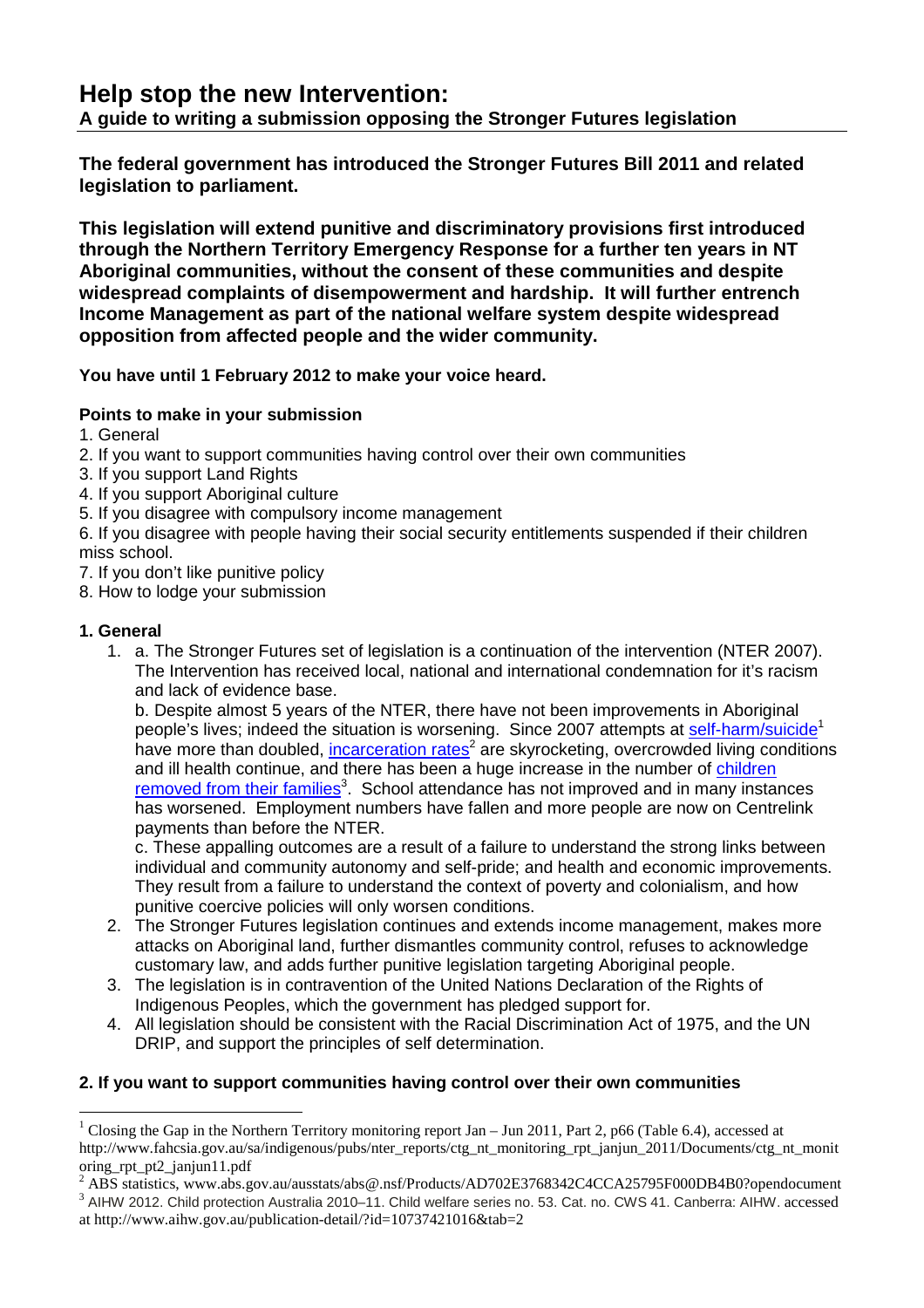- 1. The NTER and now the Stronger Futures legislation continue to dismantle community control.
- 2. NT government also has been dismantling community control, with the dismantling of the community councils, replaced by mega-Shires.
- 3. Stronger Futures legislation takes further control away from communities around alcohol management plans, management of community owned stores, Aboriginal land, and schooling.
- 4. There is good evidence that when individuals or communities have more control over their lives, people's health improves.
- 5. Communities having control over their lives is also a requirement of the United Nations Declaration of the Rights of Indigenous Peoples.
- 6. The government should withdraw all parts of the legislation that centralises control in the hands of government, away from communities.

#### **3. If you support Land Rights**

- 1. The government is trying to override laws that safeguard community and town camp land for Aboriginal people, for Aboriginal purposes, forever.
- 2. This is a step backwards for Land Rights, and opens up community living areas and town camps for unrestrained private ownership and development by non-Aboriginal people.
- 3. Aboriginal land must stay Aboriginal land.
- 4. In the UN Declaration of the Rights of Indigenous Peoples;
	- a. Article 25 states Indigenous peoples have the right to keep and strengthen their distinctive relationship with their lands, waters, and other resources.
	- b. Article 26 states that Indigenous peoples have the right to own, use and control their lands, waters and other resources. Governments shall recognise and protect these lands, waters, and resources.
	- c. Article 28 states: Indigenous peoples have the right to the return of their land and resources when taken without their free, prior and informed consent. Where this is not possible, they shall receive fair compensation in the form of lands and resources, or money.

#### **4. If you support Aboriginal culture**

- 1. This Stronger Futures legislation continues the assimilationist and discriminatory ideology of the intervention.
- 2. In the legislation, it states that it will remain illegal to take customary law into consideration around bail or sentencing, except if it relates to sacred objects or landscapes. This is inadequate. This denies people the acknowledgement of their culture in their daily lives. It stigmatises customary law as inherently abusive and violent, which is not true.
- 3. Customary law, as in the United Declaration of the Rights of Indigenous Peoples must be respected at the federal level.

#### The UN DRIP states

a. Article 8: Indigenous people shall be free from forced assimilation. Governments shall

- prevent actions that take away their distinct cultures and identities
	- the taking of their land and resources
	- their removal from their land
	- any form of assimilation
	- propaganda against them
- b. Article 34: Indigenous peoples have the right to their own legal systems and customs, as long as they accord with international human rights law.
- 4. All Australian legislation should be consistent with the UN DRIP.

#### **5. If you disagree with compulsory income management.**

- 1. Compulsory income management (IM) is continuing, and being extended to areas outside the Northern Territory.
- 2. There is no evidence that compulsory income management improves people's lives or leads to the purchase of more healthy food. REF
- 3. There are many people who feel humiliated by IM, and who have increased difficulties managing their finances because of IM.
- 4. If IM is to be an option it must be a voluntary, opt-in model, with intensive case management and financial counseling on an individual basis. REF